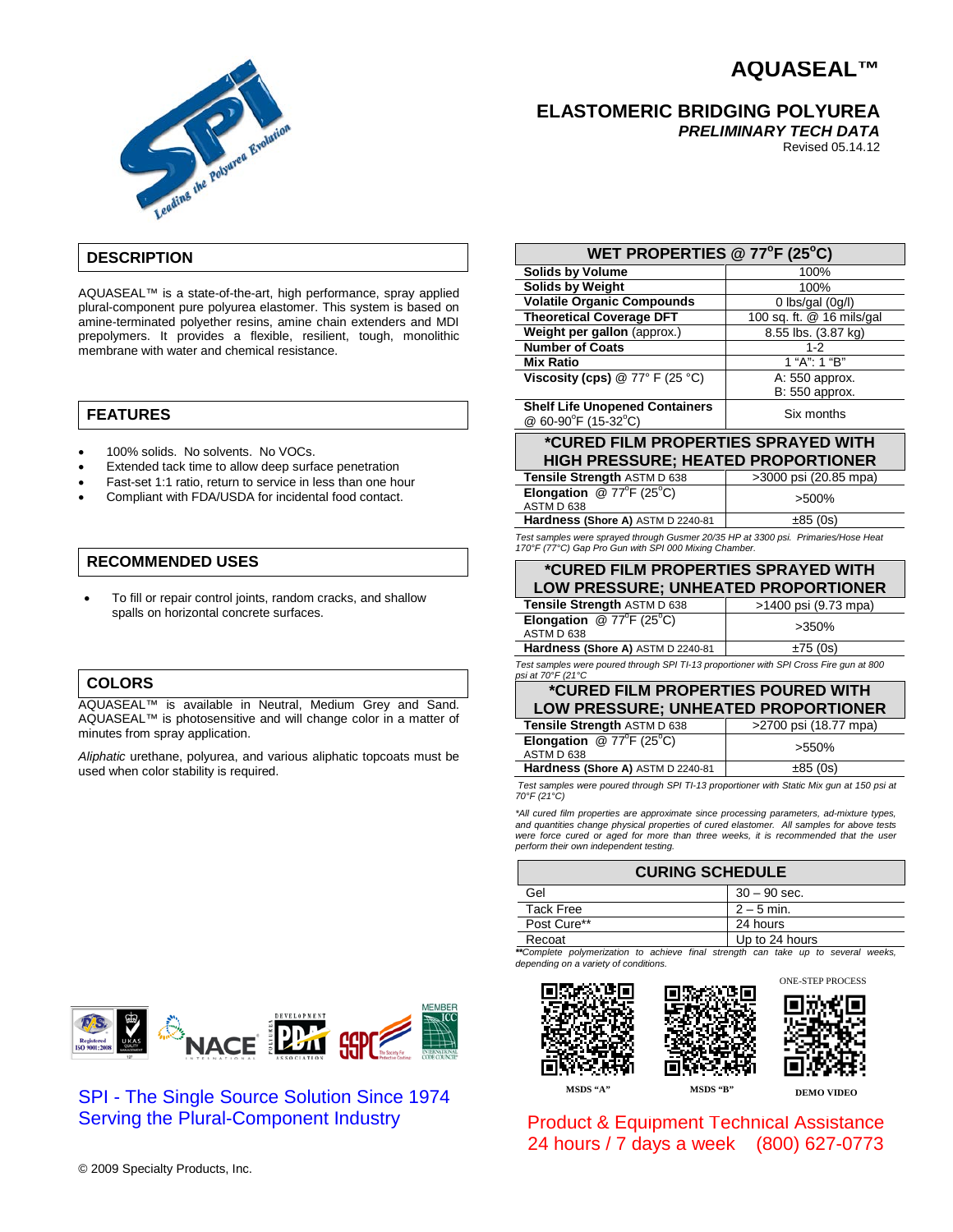#### **SURFACE PREPARATION**

It is recommended that oxidized polymeric surfaces be power washed with 2500 – 3500 psi water pressure to achieve maximum adhesion of AQUASEAL™. If there is a possibility of surface contamination, scrub with a solution of ¼ tsp Dawn detergent plus 1 tbsp of vinegar per 1 gallon of warm water, followed by a thorough water rinse.

SPI Prep Wipe™ applied prior to application of AQUASEAL™ generally increases adhesion to certain finishes. For applications to concrete refer to SPI Concrete Prep Guide.

#### **GENERAL APPLICATION INSTRUCTIONS**

Apply AQUASEAL<sup>™</sup> only to clean, dry, sound surfaces free of loose particles or other foreign matter. A primer may be required, subject to type and/or condition of the substrate. Consult technical service personnel for specific primer recommendations and substrate preparation procedures.

AQUASEAL™ can be sprayed over a broad range of ambient and substrate temperatures. Contact technical service personnel for specific recommendations, pricing, and availability of spray and auxiliary equipment.

To reduce the possibility of blisters and blow holes when applying AQUASEAL™ to cementitious or other porous surfaces:

- 1. Do not apply on damp or wet substrates.
- 2. Start spray application after peak heat of the day when surface is cooling.
- 3. Do not apply on areas in direct sunlight.
- 4. The temperature of the AQUASEAL™ material and hose temperature should be approximately the same temperature as the substrate being sprayed. Adhere to instructions on container label.

It is recommended that AQUASEAL™ be sprayed in multi-directional (north-south/east-west) passes to ensure uniform thickness.

To achieve optimum mix and rise, nucleation at the gun needs to be a minimum of 9 cfm at 90 psi.

To spray AQUASEAL™ using the nucleating kit processed with a SPI synergy proportioner, the liquid temperature must be a minimum 80°F (21°C) maximum 100°F (38°C) and optimum 90°F (32°C).

Follow the instructions attached to "A" and "B" containers.

#### **MIXING AND THINNING**

Thoroughly agitate the "B" components of this product prior to application. Use a SPI folding blade mixer, or equivalent equipment approved by SPI. Install mixer through the extra 2" bung hole provided on all "B" drums. Care must be taken not to cross contaminate the individual components with the mixing equipment. Thinning is not required. Using any thinner may adversely affect product performance. The polyol "B" component must be thoroughly power mixed each day, prior to use. Contact a SPI technician regarding proper mixing equipment.

### **GENERAL SAFETY, TOXICITY & HEALTH DATA**

Material Safety Data Sheets are available for this coating material. Any individual who may come in contact with these products should

#### read and understand the M.S.D.S. **CHEMTREC EMERGENCY NUMBER 1-800-424-9300**

**WARNING:** Contact with skin or inhalation of vapors may cause an allergic reaction. Avoid eye contact with the liquid or spray mist. Hypersensitive persons should wear protective clothes, gloves and use protective cream on face, hands and exposed areas.

**CONTAMINATION:** Avoid moisture contamination in containers. Containers should not be resealed if contamination is suspected as carbon dioxide created pressure can develop. Do not attempt to use contaminated material.

**EYE PROTECTION:** Safety glasses, goggles, or a face shield are recommended.

**SKIN PROTECTION:** Chemical resistant gloves are recommended. Cover as much of the exposed skin area as possible with appropriate clothing.

**RESPIRATORY PROTECTION:** Use a respirator approved for isocyanates and organic vapors. If you are not sure or not able to monitor levels, or if you are spraying in an enclosed/indoor area, use<br>MSHA/NIOSH approved supplied air respirator. Consider the MSHA/NIOSH approved supplied air respirator. application and environmental concentrations in deciding if additional protective measures are necessary.

**INGESTION:** Do not take internally. It is believed that ingestion of polymeric isocyanates would not be fatal to humans, but may cause inflammation of mouth and stomach tissue.

#### **LIMITATIONS**

- Apply AQUASEAL™ when surface and air temperatures are above 40°F (5°C) and rising, and above 7°F (3°C) above dew point.
- This product is for professional use only.
- Liquid temperature in drums during application  $70^{\circ}$  F  $100^{\circ}$ F  $(21 °C - 38 °C)$ .
- Avoid moisture contamination in containers. Containers should not be resealed if contamination is suspected,  $CO<sub>2</sub>$  created pressure can develop. Do not attempt to use contaminated material
- Undried air exposed to liquid components will reduce physical properties of the cured coating.
- DO NOT APPLY AQUASEAL™ as a waterproofing barrier on the negative side of a structure where hydrostatic pressure is possible.
- It is recommended that AQUASEAL™ be top coated with an impermeable polyurea when applied on the positive side of a structure where hydrostatic pressure is possible.
- This product is for professional use only.

**Note:** The material supplied is two components (Component "A"/Component "B") used to formulate AQUASEAL™. The quality and characteristics of the finished polymer is determined by the mixture and application of the two components.

#### **WARRANTY & DISCLAIMERS**

Specialty Products, Inc. has no role in the manufacture of the finished polymer other than to supply its two components. It is vital that the person applying this product understands the product, and is fully trained and certified in the use of plural-component equipment.

Specialty Products, Inc., an Alaska corporation, warrants only that the two components of this product shall conform to the technical specifications published in the product literature.

**SPECIALTY PRODUCTS, INC., 2410 104TH Street Ct. S. Ste. D, Lakewood, WA. 98499 1-800-627-0773** [www.specialty-products.com](http://www.specialty-products.com/)[info@specialty-products.com](mailto:info@specialty-products.com)